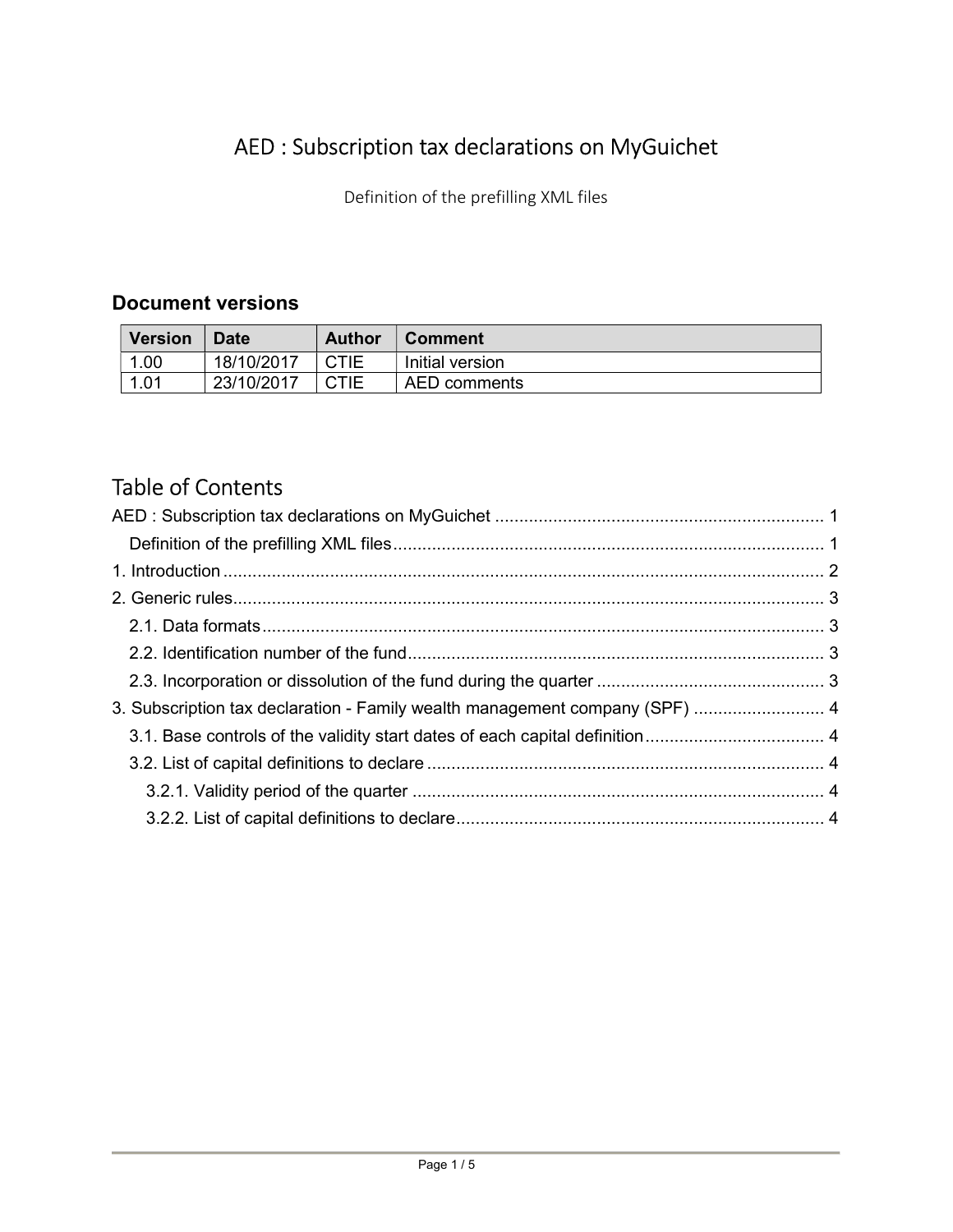# 1. INTRODUCTION

Subscription tax declarations on the MyGuichet portal can be initiated by the uploading of an XML file.

The format of these prefilling XML files is specific for each of the 4 tax declaration types (UCI, SIF, RAIF, SPF). XSD files are also available to define and check these formats. The validity of the XML contents according to these XSD files allows

- the uploading of the XML files on the MyGuichet portal
- and so, the generation of the subscription tax declarations (without submission of them)

However, to ensure the definition of valid subscription tax declarations without errors due to the functional checks implemented in the MyGuichet forms, the prefilling XML files must verify additional controls.

This document lists these further controls.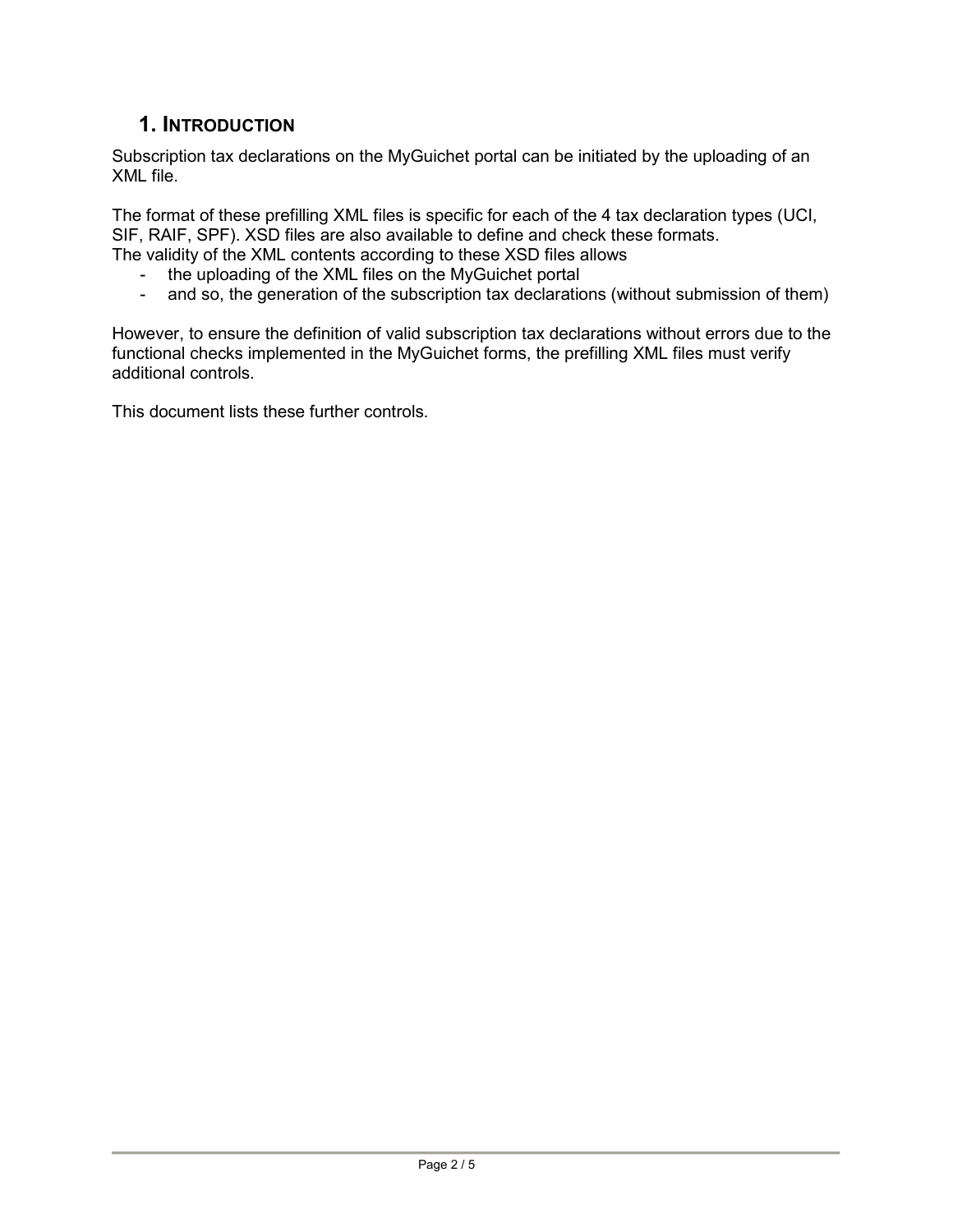# 2. GENERIC RULES

## 2.1. DATA FORMATS

- Date: yyyy-mm-dd
- Amount value:
	- $\circ$  Must be  $\geq 0$
	- o Format : ############.##
- Exchange rate:
	- $\circ$  Must be  $> 0$
	- o Format : ####.######
- Currency: defined according to the ISO3 codification
- Phone/fax number: must be prefixed with the international indicator. Example: "+352" for the Luxembourg
- Email: must have a valid email format #####@####.###

## 2.2. IDENTIFICATION NUMBER OF THE FUND

#### XML element: eForm/Payload/entite/matricule

The identification number of the fund corresponds to the Luxembourgish identifier on 11 or 13 characters obtained after the registration of the legal person near the Luxembourg authorities.

## 2.3. INCORPORATION OR DISSOLUTION OF THE FUND DURING THE QUARTER

#### XML elements:

- eForm/Payload/evtEnCoursTrimestre
- eForm/Payload/entite/dtConstitution
- eForm/Payload/entite/dtDissolution

In case of an incorporation or dissolution of the fund during the quarter of the declaration

- The XML element eForm/Payload/evtEnCoursTrimestre must be set to "true"
- At least one date eForm/Payload/entite/dtConstitution or eForm/Payload/entite/dtDissolution must be defined inside the quarter of the declaration
- If these 2 dates are specified, the date  $eForm/Payload/entite/dtConstitution$  must be strictly inferior to the date eForm/Payload/entite/dtDissolution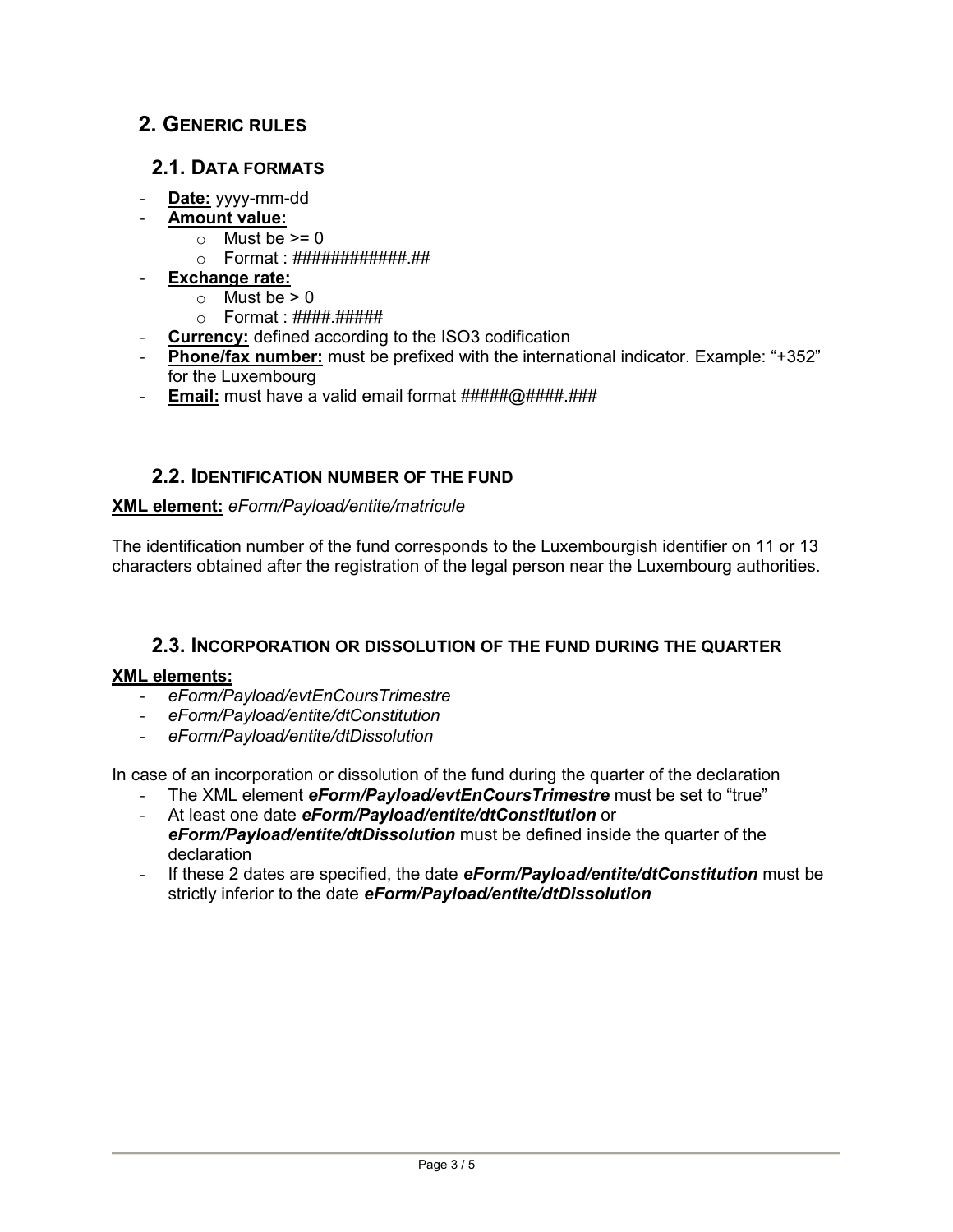# 3. SUBSCRIPTION TAX DECLARATION - FAMILY WEALTH MANAGEMENT COMPANY (SPF)

The definition of the tax base specific to the SPF declaration must consider the following rules.

#### 3.1. BASE CONTROLS OF THE VALIDITY START DATES OF EACH CAPITAL DEFINITION

#### XML elements: eForm/Payload/capitaux/item/dtDebPeriode

The validity start date of each capital definition must be

- Unique  $\rightarrow$  2 capital definitions can't have the same validity start date
- Superior or equal (>=) to the incorporation date of the fund
- And strictly inferior (<) to the dissolution date of the fund

## 3.2. LIST OF CAPITAL DEFINITIONS TO DECLARE

The list of capital definitions must cover the entire validity period of the quarter of the declaration.

# 3.2.1. Validity period of the quarter

The validity period inside the quarter is bounded by:

- The first validity day of the quarter. This day corresponds to:
	- $\circ$  The incorporation date of the fund if included in the quarter
	- $\circ$  Else, the first day of the quarter (example : 01/01/2017 for the first quarter of 2017)
- And its last validity day. This day corresponds to:
	- $\circ$  The day before the dissolution date of the fund if included in the quarter
	- o Else, the last day of the quarter (example : 31/03/2017 for the first quarter of 2017)

## 3.2.2. List of capital definitions to declare

- The first capital definition to declare in a chronological point of view is the capital definition valid at the first validity day of the quarter  $\rightarrow$  The validity start date of the capital definition should be equal to the first validity day of the quarter.
- The last capital definition to declare in a chronological point of view is the capital definition valid at the last validity day of the quarter  $\rightarrow$  The validity start date of the capital definition must be inferior or equal (<=) to the last validity day of the quarter.